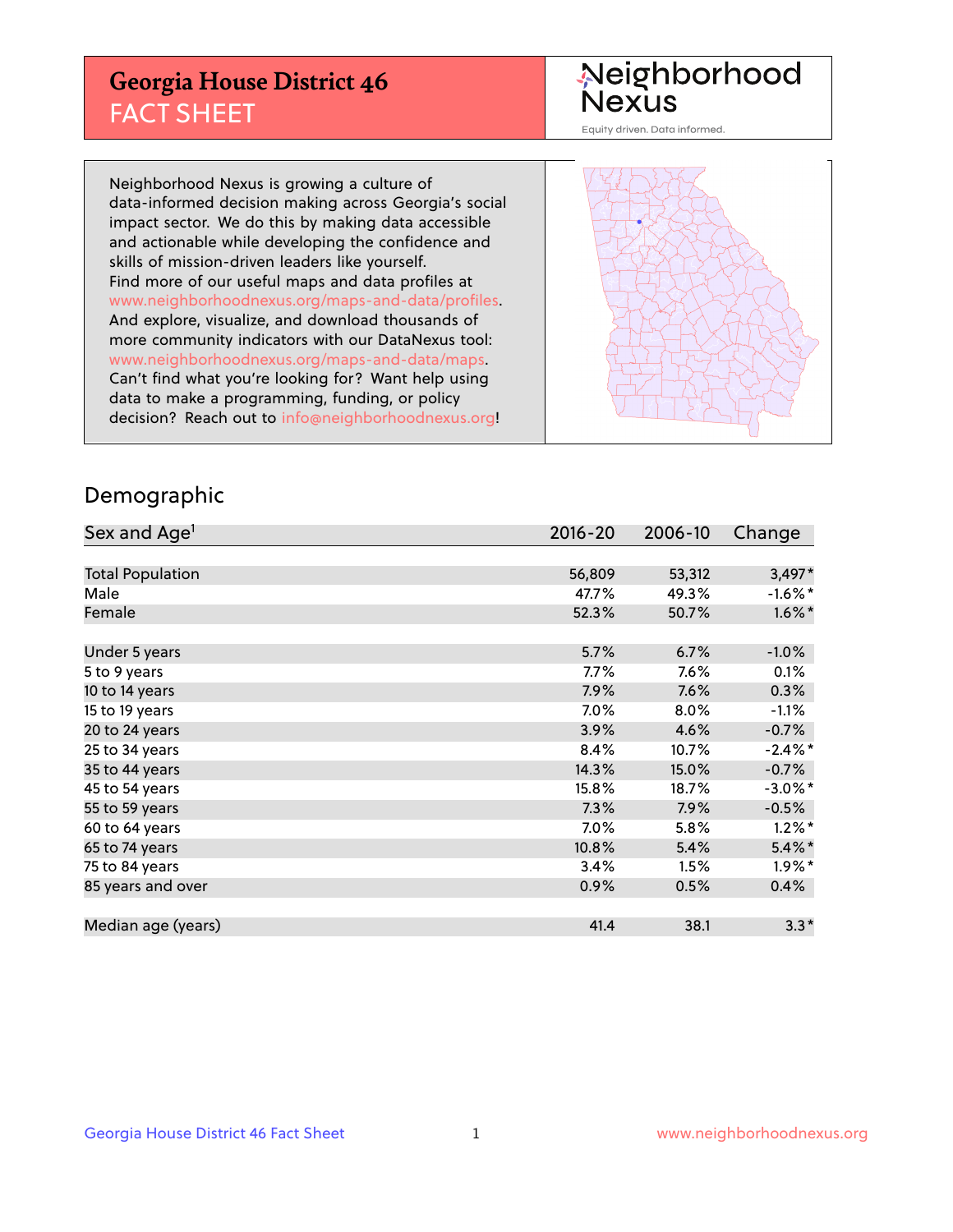## Demographic, continued...

| Race <sup>2</sup>                                            | $2016 - 20$ | 2006-10 | Change       |
|--------------------------------------------------------------|-------------|---------|--------------|
| <b>Total population</b>                                      | 56,809      | 53,312  | $3,497*$     |
| One race                                                     | 95.5%       | 98.2%   | $-2.7%$ *    |
| White                                                        | 81.2%       | 82.9%   | $-1.7%$      |
| <b>Black or African American</b>                             | 6.6%        | 7.0%    | $-0.4%$      |
| American Indian and Alaska Native                            | 0.1%        | 0.7%    | $-0.6%$      |
| Asian                                                        | 6.1%        | 4.6%    | $1.6\%$ *    |
| Native Hawaiian and Other Pacific Islander                   | 0.0%        | 0.0%    | 0.0%         |
| Some other race                                              | 1.4%        | 3.0%    | $-1.6\%$ *   |
| Two or more races                                            | 4.5%        | 1.8%    | $2.7\%$ *    |
| Race alone or in combination with other race(s) <sup>3</sup> | $2016 - 20$ | 2006-10 | Change       |
|                                                              |             |         |              |
| Total population                                             | 56,809      | 53,312  | $3,497*$     |
| White                                                        | 84.8%       | 84.5%   | 0.3%         |
| <b>Black or African American</b>                             | 8.9%        | 7.8%    | 1.1%         |
| American Indian and Alaska Native                            | 0.7%        | 1.1%    | $-0.4%$      |
| Asian                                                        | 7.3%        | 5.2%    | $2.1\%$ *    |
| Native Hawaiian and Other Pacific Islander                   | 0.3%        | 0.1%    | 0.2%         |
| Some other race                                              | 2.8%        | 3.4%    | $-0.7%$      |
| Hispanic or Latino and Race <sup>4</sup>                     | $2016 - 20$ | 2006-10 | Change       |
| <b>Total population</b>                                      | 56,809      | 53,312  | $3,497*$     |
| Hispanic or Latino (of any race)                             | 7.4%        | 6.1%    | 1.2%         |
| Not Hispanic or Latino                                       | 92.6%       | 93.9%   | $-1.2\%$ *   |
| White alone                                                  | 76.1%       | 79.8%   | $-3.7\%$ *   |
| <b>Black or African American alone</b>                       | 6.3%        | 6.9%    | $-0.6%$      |
| American Indian and Alaska Native alone                      | 0.0%        | 0.7%    | $-0.6%$      |
| Asian alone                                                  | 6.1%        | 4.6%    | $1.5\%$ *    |
| Native Hawaiian and Other Pacific Islander alone             |             |         |              |
|                                                              | 0.0%        | 0.0%    | 0.0%<br>0.1% |
| Some other race alone                                        | 0.5%        | 0.4%    |              |
| Two or more races                                            | 3.5%        | 1.5%    | $2.0\%$ *    |
| U.S. Citizenship Status <sup>5</sup>                         | $2016 - 20$ | 2006-10 | Change       |
| Foreign-born population                                      | 6,754       | 5,439   | $1,315*$     |
| Naturalized U.S. citizen                                     | 67.6%       | 55.7%   | 11.9%*       |
| Not a U.S. citizen                                           | 32.4%       | 44.3%   | $-11.9%$ *   |
|                                                              |             |         |              |
| Citizen, Voting Age Population <sup>6</sup>                  | $2016 - 20$ | 2006-10 | Change       |
| Citizen, 18 and over population                              | 39,708      | 36,609  | $3,098*$     |
| Male                                                         | 47.0%       | 48.8%   | $-1.9%$      |
| Female                                                       | 53.0%       | 51.2%   | $1.9\%$ *    |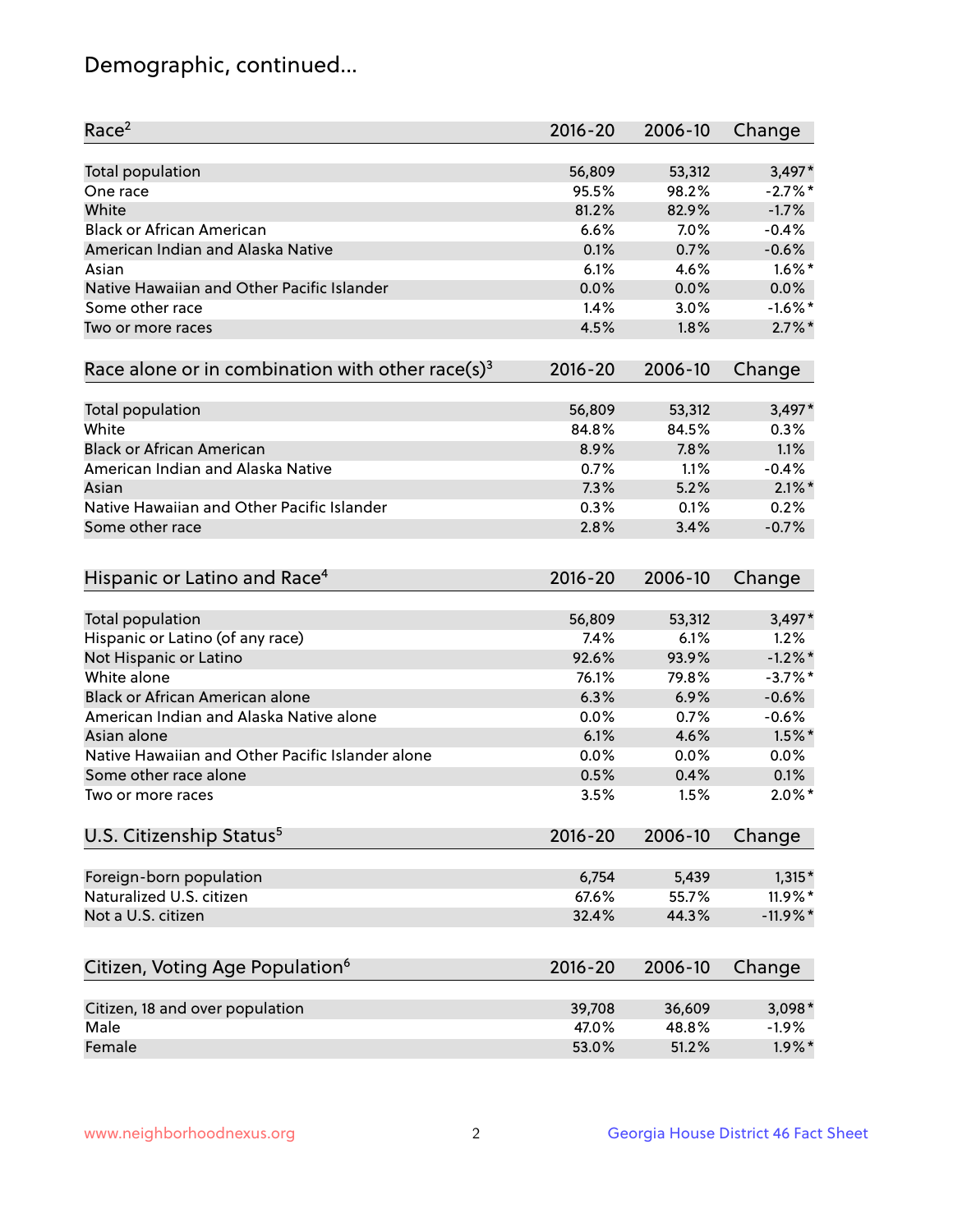#### Economic

| Income <sup>7</sup>                                 | $2016 - 20$ | 2006-10 | Change     |
|-----------------------------------------------------|-------------|---------|------------|
|                                                     |             |         |            |
| All households                                      | 19,996      | 18,768  | $1,228*$   |
| Less than \$10,000                                  | 2.5%        | 2.1%    | 0.3%       |
| \$10,000 to \$14,999                                | 1.0%        | 1.7%    | $-0.7%$    |
| \$15,000 to \$24,999                                | 2.3%        | 2.9%    | $-0.7%$    |
| \$25,000 to \$34,999                                | 2.5%        | 4.6%    | $-2.1\%$ * |
| \$35,000 to \$49,999                                | 9.1%        | 8.6%    | 0.4%       |
| \$50,000 to \$74,999                                | 13.0%       | 16.0%   | $-3.0\%$ * |
| \$75,000 to \$99,999                                | 11.5%       | 15.5%   | $-4.0\%$ * |
| \$100,000 to \$149,999                              | 22.2%       | 26.6%   | $-4.4\%$ * |
| \$150,000 to \$199,999                              | 17.0%       | 11.7%   | $5.3\%$ *  |
| \$200,000 or more                                   | 19.0%       | 10.2%   | $8.8\%$ *  |
| Median household income (dollars)                   | 117,943     | 97,658  | 20,286*    |
| Mean household income (dollars)                     | 145,135     | 112,903 | 32,232*    |
| With earnings                                       | 86.6%       | 91.8%   | $-5.2%$ *  |
| Mean earnings (dollars)                             | 141,395     | 109,203 | 32,192*    |
| <b>With Social Security</b>                         | 29.1%       | 16.4%   | 12.6%*     |
| Mean Social Security income (dollars)               | 25,246      | 17,700  | 7,545*     |
| With retirement income                              | 22.0%       | 16.1%   | $5.9\%$ *  |
| Mean retirement income (dollars)                    | 31,645      | 24,033  | $7,612*$   |
| With Supplemental Security Income                   | $1.7\%$     | 1.7%    | $-0.0%$    |
| Mean Supplemental Security Income (dollars)         | 7,445       | 11,015  | $-3,570$   |
| With cash public assistance income                  | 0.8%        | 1.3%    | $-0.4%$    |
| Mean cash public assistance income (dollars)        | 423         | 4,350   | $-3,927$   |
| With Food Stamp/SNAP benefits in the past 12 months | 2.0%        | 1.6%    | 0.4%       |
|                                                     |             |         |            |
| Families                                            | 16,173      | 15,367  | 805*       |
| Less than \$10,000                                  | 2.7%        | 0.8%    | 1.9%       |
| \$10,000 to \$14,999                                | 0.4%        | 1.3%    | $-0.8%$    |
| \$15,000 to \$24,999                                | 1.3%        | 2.4%    | $-1.0%$    |
| \$25,000 to \$34,999                                | 1.6%        | 3.8%    | $-2.1%$    |
| \$35,000 to \$49,999                                | 5.8%        | 6.7%    | $-0.9%$    |
| \$50,000 to \$74,999                                | 10.4%       | 14.5%   | $-4.1\%$ * |
| \$75,000 to \$99,999                                | 11.6%       | 15.4%   | $-3.8\%$ * |
| \$100,000 to \$149,999                              | 24.8%       | 29.6%   | $-4.8\%$ * |
| \$150,000 to \$199,999                              | 19.2%       | 13.7%   | 5.5%*      |
| \$200,000 or more                                   | 22.1%       | 11.9%   | 10.3%*     |
| Median family income (dollars)                      | 132,027     | 107,850 | 24,178*    |
| Mean family income (dollars)                        | 159,839     | 122,783 | 37,056*    |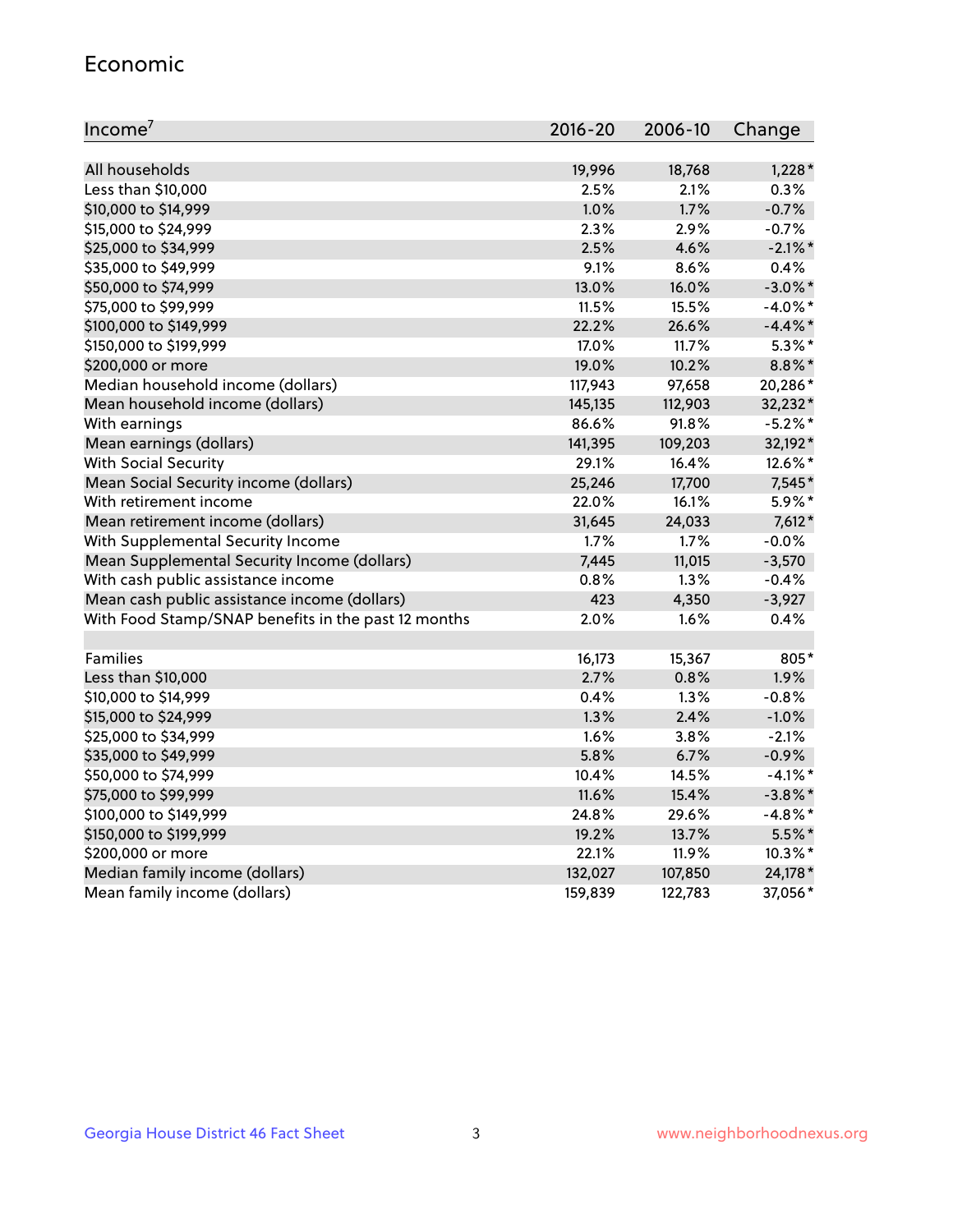## Economic, continued...

| Income, continued <sup>8</sup>                                        | $2016 - 20$ | 2006-10 | Change             |
|-----------------------------------------------------------------------|-------------|---------|--------------------|
|                                                                       |             |         |                    |
| Nonfamily households                                                  | 3,823       | 3,401   | 422                |
| Median nonfamily income (dollars)                                     | 58,889      | 57,151  | 1,738              |
| Mean nonfamily income (dollars)                                       | 76,128      | 63,928  | 12,200*            |
| Median earnings for workers (dollars)                                 | 55,824      | 44,500  | $11,324*$          |
| Median earnings for male full-time, year-round workers                | (X)         | 75,136  | $(X)$ <sup>+</sup> |
| (dollars)                                                             |             |         |                    |
| Median earnings for female full-time, year-round workers<br>(dollars) | 59,438      | 50,568  | 8,871*             |
| Per capita income (dollars)                                           | 51,960      | 40,189  | $11,771*$          |
|                                                                       |             |         |                    |
| Families and People Below Poverty Level <sup>9</sup>                  | 2016-20     | 2006-10 | Change             |
|                                                                       |             |         |                    |
| <b>All families</b>                                                   | 3.2%        | 2.7%    | 0.6%               |
| With related children under 18 years                                  | 1.5%        | 4.2%    | $-2.7%$            |
| With related children under 5 years only                              | 3.6%        | 3.9%    | $-0.3%$            |
| Married couple families                                               | 1.8%        | 1.3%    | 0.5%               |
| With related children under 18 years                                  | 0.8%        | 1.9%    | $-1.1%$            |
| With related children under 5 years only                              | 0.0%        | 3.0%    | $-3.0%$            |
| Families with female householder, no husband present                  | 14.4%       | 10.1%   | 4.3%               |
| With related children under 18 years                                  | 6.8%        | 13.2%   | $-6.4%$            |
| With related children under 5 years only                              | 56.7%       | 100.0%  | $-43.3%$           |
| All people                                                            | 3.5%        | 3.8%    | $-0.3%$            |
| Under 18 years                                                        | 2.3%        | 4.3%    | $-2.0%$            |
| Related children under 18 years                                       | 2.2%        | 4.1%    | $-2.0%$            |
| Related children under 5 years                                        | 5.4%        | 4.5%    | 0.9%               |
| Related children 5 to 17 years                                        | 1.3%        | 4.0%    | $-2.7%$            |
| 18 years and over                                                     | 4.0%        | 3.6%    | 0.4%               |
| 18 to 64 years                                                        | 4.0%        | 3.6%    | 0.4%               |
| 65 years and over                                                     | 4.0%        | 3.8%    | 0.3%               |
| People in families                                                    | 2.8%        | 2.7%    | 0.0%               |
| Unrelated individuals 15 years and over                               | 10.6%       | 14.8%   | $-4.2%$            |
|                                                                       |             |         |                    |
| Non-Hispanic white people                                             | 3.0%        | 3.3%    | $-0.3%$            |
| Black or African-American people                                      | 14.9%       | 4.7%    | 10.3%              |
| Asian people                                                          | $0.0\%$     | 11.4%   | $-11.4%$           |
| Hispanic or Latino people                                             | 2.2%        | 3.7%    | $-1.5%$            |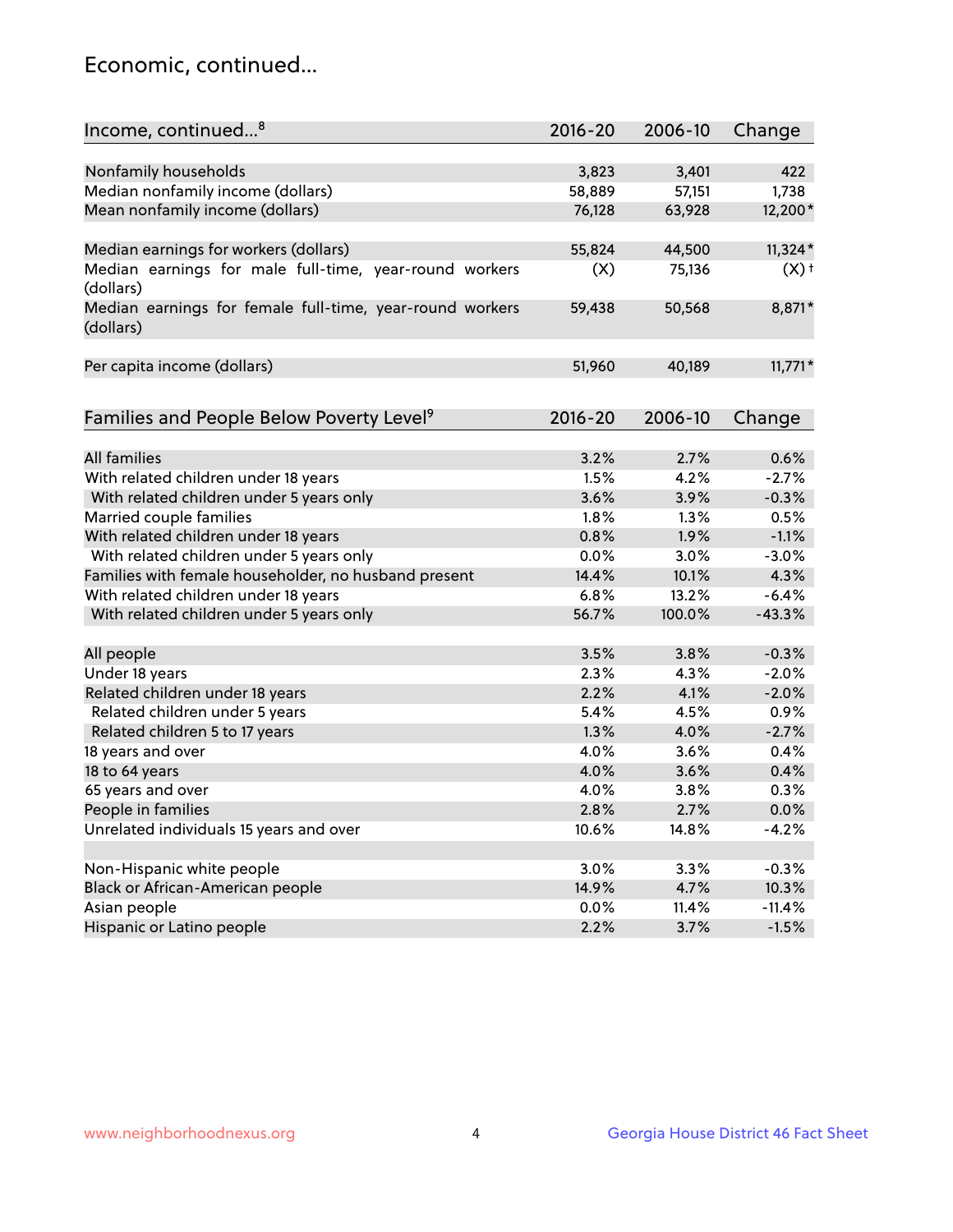## Employment

| Employment Status <sup>10</sup>                                             | $2016 - 20$ | 2006-10 | Change     |
|-----------------------------------------------------------------------------|-------------|---------|------------|
|                                                                             |             |         |            |
| Population 16 years and over                                                | 43,587      | 40,628  | 2,959*     |
| In labor force                                                              | 68.7%       | 73.7%   | $-5.0\%$ * |
| Civilian labor force                                                        | 68.7%       | 73.7%   | $-5.0\%$ * |
| Employed                                                                    | 65.8%       | 69.8%   | $-4.0%$    |
| Unemployed                                                                  | 2.9%        | 4.0%    | $-1.1%$    |
| <b>Armed Forces</b>                                                         | 0.1%        | 0.0%    | 0.1%       |
| Not in labor force                                                          | 31.3%       | 26.3%   | $5.0\%$ *  |
| Civilian labor force                                                        | 29,934      | 29,952  | $-18$      |
| <b>Unemployment Rate</b>                                                    | 4.2%        | 5.4%    | $-1.2%$    |
|                                                                             |             |         |            |
| Females 16 years and over                                                   | 22,953      | 20,940  | $2,013*$   |
| In labor force                                                              | 63.5%       | 65.1%   | $-1.5%$    |
| Civilian labor force                                                        | 63.5%       | 65.1%   | $-1.5%$    |
| Employed                                                                    | 60.8%       | 61.8%   | $-1.0%$    |
| Own children of the householder under 6 years                               | 3,928       | 4,262   | $-334$     |
| All parents in family in labor force                                        | 72.8%       | 59.7%   | 13.1%      |
|                                                                             |             |         |            |
| Own children of the householder 6 to 17 years                               | 10,792      | 10,090  | 702        |
| All parents in family in labor force                                        | 73.2%       | 70.9%   | 2.3%       |
|                                                                             |             |         |            |
| Industry <sup>11</sup>                                                      | $2016 - 20$ | 2006-10 | Change     |
|                                                                             |             |         |            |
| Civilian employed population 16 years and over                              | 28,666      | 28,338  | 327        |
| Agriculture, forestry, fishing and hunting, and mining                      | 0.1%        | 0.0%    | 0.1%       |
| Construction                                                                | 4.9%        | 5.1%    | $-0.2%$    |
| Manufacturing                                                               | 7.4%        | 9.0%    | $-1.6%$    |
| Wholesale trade                                                             | 3.4%        | 5.6%    | $-2.3\%$ * |
| Retail trade                                                                | 11.2%       | 12.2%   | $-1.0%$    |
| Transportation and warehousing, and utilities                               | 3.6%        | 2.7%    | 1.0%       |
| Information                                                                 | 3.5%        | 3.9%    | $-0.4%$    |
| Finance and insurance, and real estate and rental and leasing               | 10.3%       | 10.2%   | 0.1%       |
| Professional, scientific, and management, and administrative                | 22.0%       | 17.0%   | $5.0\%$ *  |
| and waste management services                                               |             |         |            |
| Educational services, and health care and social assistance                 | 20.0%       | 19.1%   | 0.9%       |
| Arts, entertainment, and recreation, and accommodation and<br>food services | 6.7%        | 7.6%    | $-0.9%$    |
| Other services, except public administration                                | 4.7%        | 4.4%    | 0.2%       |
| Public administration                                                       | 2.2%        | 3.0%    | $-0.8%$    |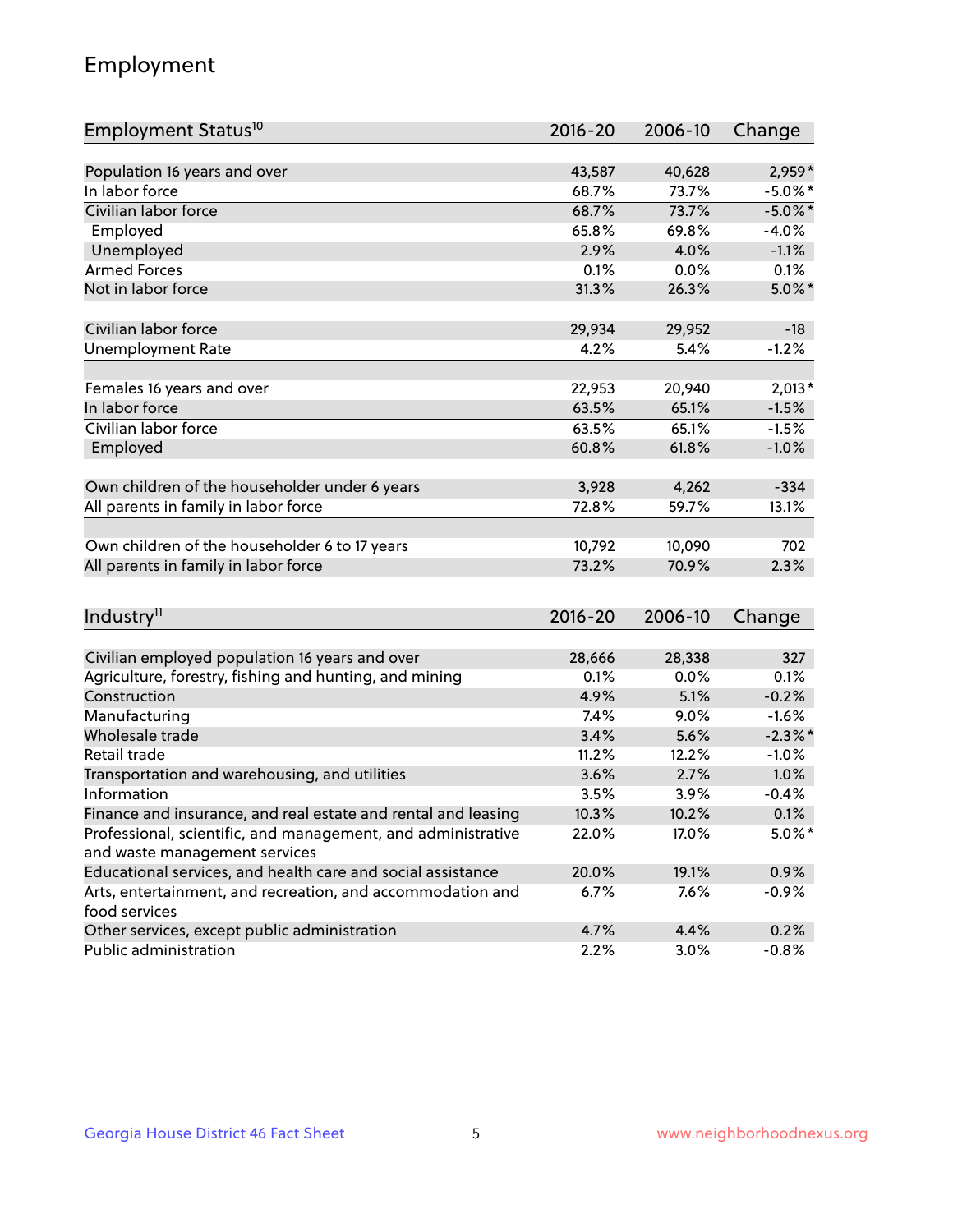## Employment, continued...

| Occupation <sup>12</sup>                                                    | $2016 - 20$ | 2006-10 | Change     |
|-----------------------------------------------------------------------------|-------------|---------|------------|
| Civilian employed population 16 years and over                              | 28,666      | 28,338  | 327        |
| Management, business, science, and arts occupations                         | 58.8%       | 52.1%   | $6.7%$ *   |
| Service occupations                                                         | 9.8%        | 10.5%   | $-0.6%$    |
| Sales and office occupations                                                | 22.7%       | 27.7%   | $-5.0\%$ * |
|                                                                             |             |         |            |
| and<br>Natural<br>resources,<br>construction,<br>maintenance<br>occupations | 3.5%        | 4.7%    | $-1.2%$    |
| Production, transportation, and material moving occupations                 | 5.2%        | 5.0%    | 0.2%       |
| Class of Worker <sup>13</sup>                                               | $2016 - 20$ | 2006-10 | Change     |
|                                                                             |             |         | 327        |
| Civilian employed population 16 years and over                              | 28,666      | 28,338  |            |
| Private wage and salary workers                                             | 85.2%       | 83.0%   | 2.3%       |
| Government workers                                                          | 9.3%        | 10.7%   | $-1.5%$    |
| Self-employed in own not incorporated business workers                      | 5.2%        | 6.2%    | $-0.9%$    |
| <b>Unpaid family workers</b>                                                | 0.3%        | 0.2%    | 0.1%       |
| Job Flows <sup>14</sup>                                                     | 2019        | 2010    | Change     |
|                                                                             |             |         |            |
| Total Jobs in district                                                      | 16,548      | 9,437   | 7,111      |
| Held by residents of district                                               | 9.7%        | 12.9%   | $-3.2%$    |
| Held by non-residents of district                                           | 90.3%       | 87.1%   | 3.2%       |
| Jobs by Industry Sector <sup>15</sup>                                       | 2019        | 2010    | Change     |
|                                                                             |             |         |            |
| Total Jobs in district                                                      | 16,548      | 9,437   | 7,111      |
| Goods Producing sectors                                                     | 4.5%        | 2.9%    | 1.6%       |
| Trade, Transportation, and Utilities sectors                                | 18.6%       | 27.3%   | $-8.7%$    |
| All Other Services sectors                                                  | 76.9%       | 69.8%   | 7.1%       |
| Total Jobs in district held by district residents                           | 1,604       | 1,220   | 384        |
| <b>Goods Producing sectors</b>                                              | 6.5%        | 5.3%    | 1.2%       |
| Trade, Transportation, and Utilities sectors                                | 14.1%       | 19.0%   | $-4.9%$    |
| All Other Services sectors                                                  | 79.4%       | 75.7%   | 3.8%       |
|                                                                             |             |         |            |
| Jobs by Earnings <sup>16</sup>                                              | 2019        | 2010    | Change     |
|                                                                             |             |         |            |
| Total Jobs in district                                                      | 16,548      | 9,437   | 7,111      |
| Jobs with earnings \$1250/month or less                                     | 28.1%       | 33.6%   | $-5.5%$    |
| Jobs with earnings \$1251/month to \$3333/month                             | 32.3%       | 34.1%   | $-1.8%$    |
| Jobs with earnings greater than \$3333/month                                | 39.6%       | 32.2%   | 7.3%       |
| Total Jobs in district held by district residents                           | 1,604       | 1,220   | 384        |
| Jobs with earnings \$1250/month or less                                     | 37.3%       | 38.5%   | $-1.2%$    |
| Jobs with earnings \$1251/month to \$3333/month                             | 27.0%       | 28.8%   | $-1.8%$    |
| Jobs with earnings greater than \$3333/month                                | 35.7%       | 32.7%   | 3.0%       |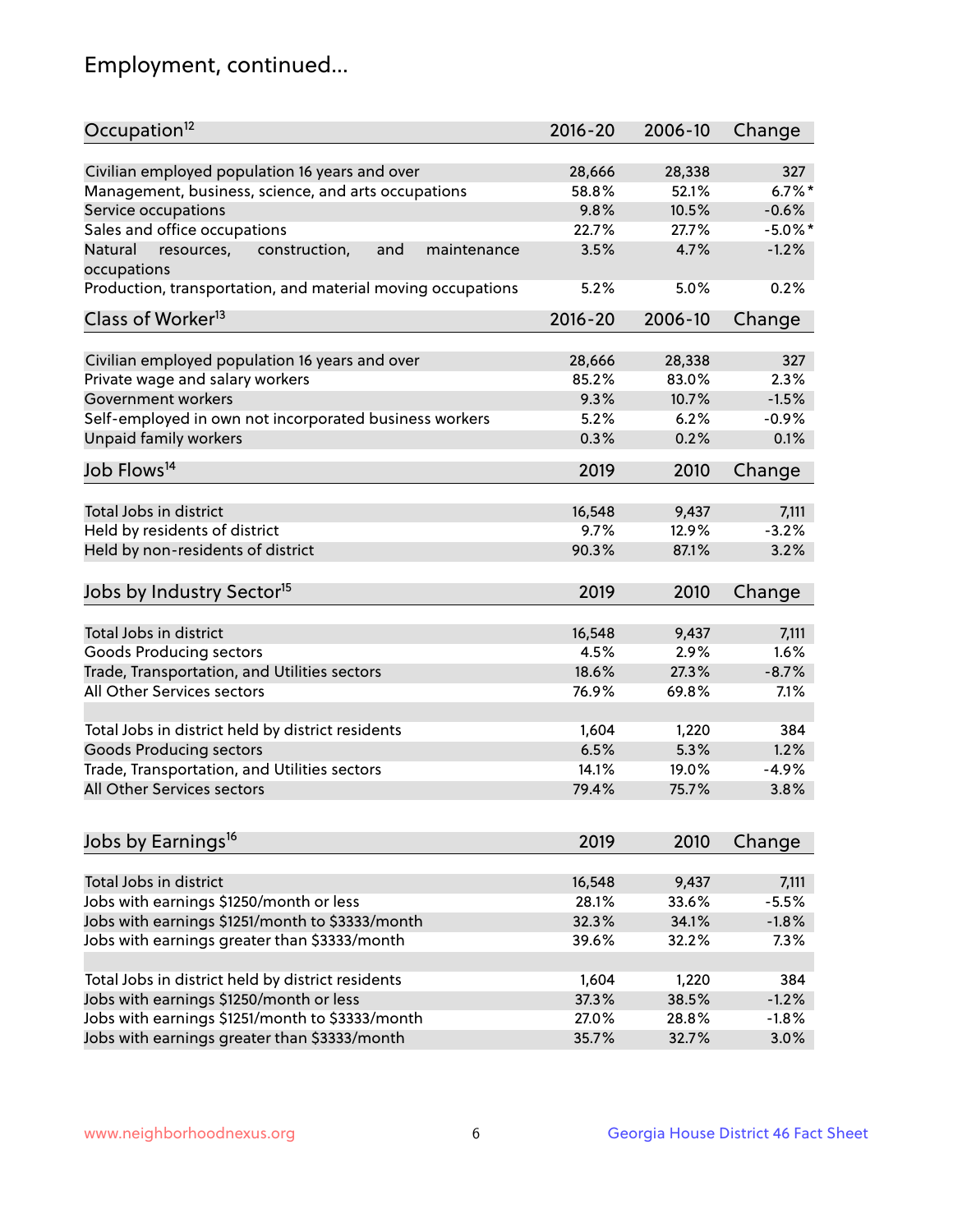## Employment, continued...

| Jobs by Age of Worker <sup>17</sup>               | 2019   | 2010  | Change  |
|---------------------------------------------------|--------|-------|---------|
|                                                   |        |       |         |
| Total Jobs in district                            | 16,548 | 9,437 | 7,111   |
| Jobs with workers age 29 or younger               | 26.1%  | 27.0% | $-0.9%$ |
| Jobs with workers age 30 to 54                    | 52.2%  | 55.3% | $-3.0%$ |
| Jobs with workers age 55 or older                 | 21.7%  | 17.7% | 3.9%    |
|                                                   |        |       |         |
| Total Jobs in district held by district residents | 1,604  | 1.220 | 384     |
| Jobs with workers age 29 or younger               | 29.6%  | 25.9% | 3.7%    |
| Jobs with workers age 30 to 54                    | 41.9%  | 49.1% | $-7.2%$ |
| Jobs with workers age 55 or older                 | 28.5%  | 25.0% | 3.5%    |
|                                                   |        |       |         |

#### Education

| School Enrollment <sup>18</sup>                | $2016 - 20$ | 2006-10 | Change     |
|------------------------------------------------|-------------|---------|------------|
|                                                |             |         |            |
| Population 3 years and over enrolled in school | 15,348      | 15,441  | $-93$      |
| Nursery school, preschool                      | 6.6%        | 8.4%    | $-1.7%$    |
| Kindergarten                                   | 5.0%        | 5.0%    | $-0.0%$    |
| Elementary school (grades 1-8)                 | 46.7%       | 44.1%   | 2.6%       |
| High school (grades 9-12)                      | 25.8%       | 24.4%   | 1.4%       |
| College or graduate school                     | 15.9%       | 18.1%   | $-2.2%$    |
| Educational Attainment <sup>19</sup>           | $2016 - 20$ | 2006-10 | Change     |
|                                                |             |         |            |
| Population 25 years and over                   | 38,531      | 34,908  | $3,623*$   |
| Less than 9th grade                            | $0.9\%$     | $1.3\%$ | $-0.5%$    |
| 9th to 12th grade, no diploma                  | 1.6%        | 2.3%    | $-0.8%$    |
| High school graduate (includes equivalency)    | 11.7%       | 15.4%   | $-3.7\%$ * |
| Some college, no degree                        | 16.1%       | 19.1%   | $-3.0\%$ * |
| Associate's degree                             | 6.7%        | 7.5%    | $-0.7%$    |
| Bachelor's degree                              | 42.0%       | 37.4%   | 4.6%*      |
| Graduate or professional degree                | 21.0%       | 16.9%   | $4.1\%$ *  |
|                                                |             |         |            |
| Percent high school graduate or higher         | 97.5%       | 96.3%   | 1.2%       |
| Percent bachelor's degree or higher            | 63.0%       | 54.3%   | $8.7\%$ *  |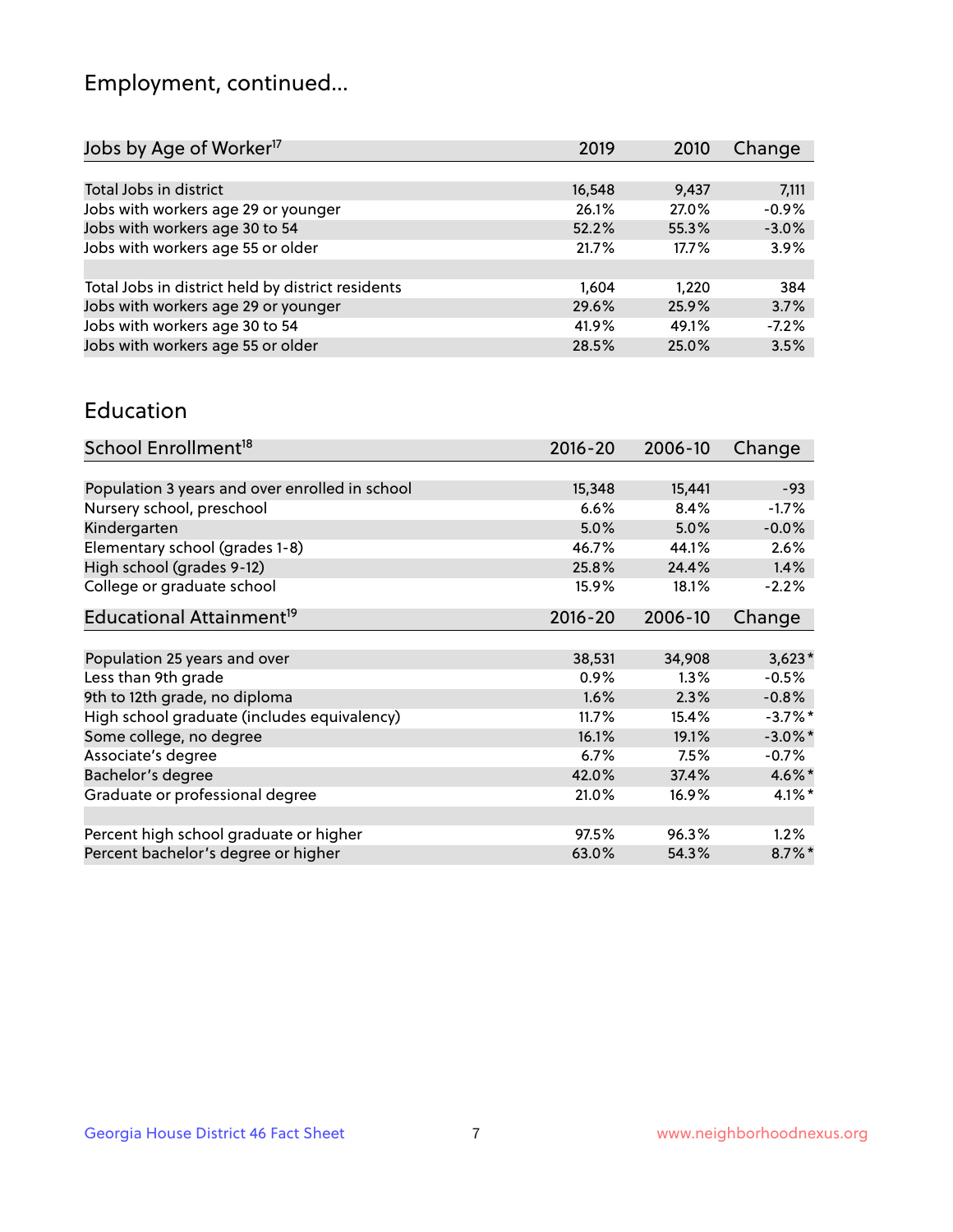## Housing

| Households by Type <sup>20</sup>                     | 2016-20     | 2006-10 | Change     |
|------------------------------------------------------|-------------|---------|------------|
|                                                      |             |         |            |
| <b>Total households</b>                              | 19,996      | 18,768  | $1,228*$   |
| Family households (families)                         | 80.9%       | 81.9%   | $-1.0%$    |
| With own children under 18 years                     | 39.3%       | 41.3%   | $-2.0%$    |
| Married-couple family                                | 67.7%       | 69.6%   | $-1.9%$    |
| With own children of the householder under 18 years  | 32.7%       | 33.9%   | $-1.1%$    |
| Male householder, no wife present, family            | 3.6%        | 3.9%    | $-0.3%$    |
| With own children of the householder under 18 years  | 2.0%        | 2.3%    | $-0.4%$    |
| Female householder, no husband present, family       | 9.5%        | 8.3%    | 1.2%       |
| With own children of the householder under 18 years  | 4.6%        | 5.1%    | $-0.5%$    |
| Nonfamily households                                 | 19.1%       | 18.1%   | 1.0%       |
| Householder living alone                             | 15.3%       | 14.7%   | 0.7%       |
| 65 years and over                                    | 7.4%        | 2.7%    | 4.7%*      |
|                                                      |             |         |            |
| Households with one or more people under 18 years    | 41.1%       | 43.4%   | $-2.3%$    |
| Households with one or more people 65 years and over | 28.7%       | 15.1%   | 13.6%*     |
|                                                      |             |         |            |
| Average household size                               | 2.84        | 2.84    | $-0.00$    |
| Average family size                                  | 3.16        | 3.16    | 0.00       |
|                                                      |             |         |            |
| Housing Occupancy <sup>21</sup>                      | $2016 - 20$ | 2006-10 | Change     |
|                                                      |             |         |            |
| Total housing units                                  | 20,755      | 19,329  | $1,425*$   |
| Occupied housing units                               | 96.3%       | 97.1%   | $-0.8%$    |
| Vacant housing units                                 | 3.7%        | 2.9%    | 0.8%       |
|                                                      |             |         |            |
| Homeowner vacancy rate                               | 0.9         | 0.9     | 0.1        |
| Rental vacancy rate                                  | 6.5         | 7.3     | $-0.8$     |
|                                                      |             |         |            |
| Units in Structure <sup>22</sup>                     | $2016 - 20$ | 2006-10 | Change     |
|                                                      |             |         |            |
| Total housing units                                  | 20,755      | 19,329  | $1,425*$   |
| 1-unit, detached                                     | 91.5%       | 95.5%   | $-4.0\%$ * |
| 1-unit, attached                                     | 7.1%        | 3.6%    | $3.5\%$ *  |
| 2 units                                              | 0.1%        | 0.0%    | 0.0%       |
| 3 or 4 units                                         | 0.4%        | 0.2%    | 0.2%       |
| 5 to 9 units                                         | $0.0\%$     | $0.0\%$ | 0.0%       |
| 10 to 19 units                                       | 0.0%        | 0.0%    | 0.0%       |
| 20 or more units                                     | 0.7%        | 0.2%    | 0.5%       |
| Mobile home                                          | 0.2%        | 0.5%    | $-0.3%$    |
| Boat, RV, van, etc.                                  | 0.0%        | 0.0%    | 0.0%       |
|                                                      |             |         |            |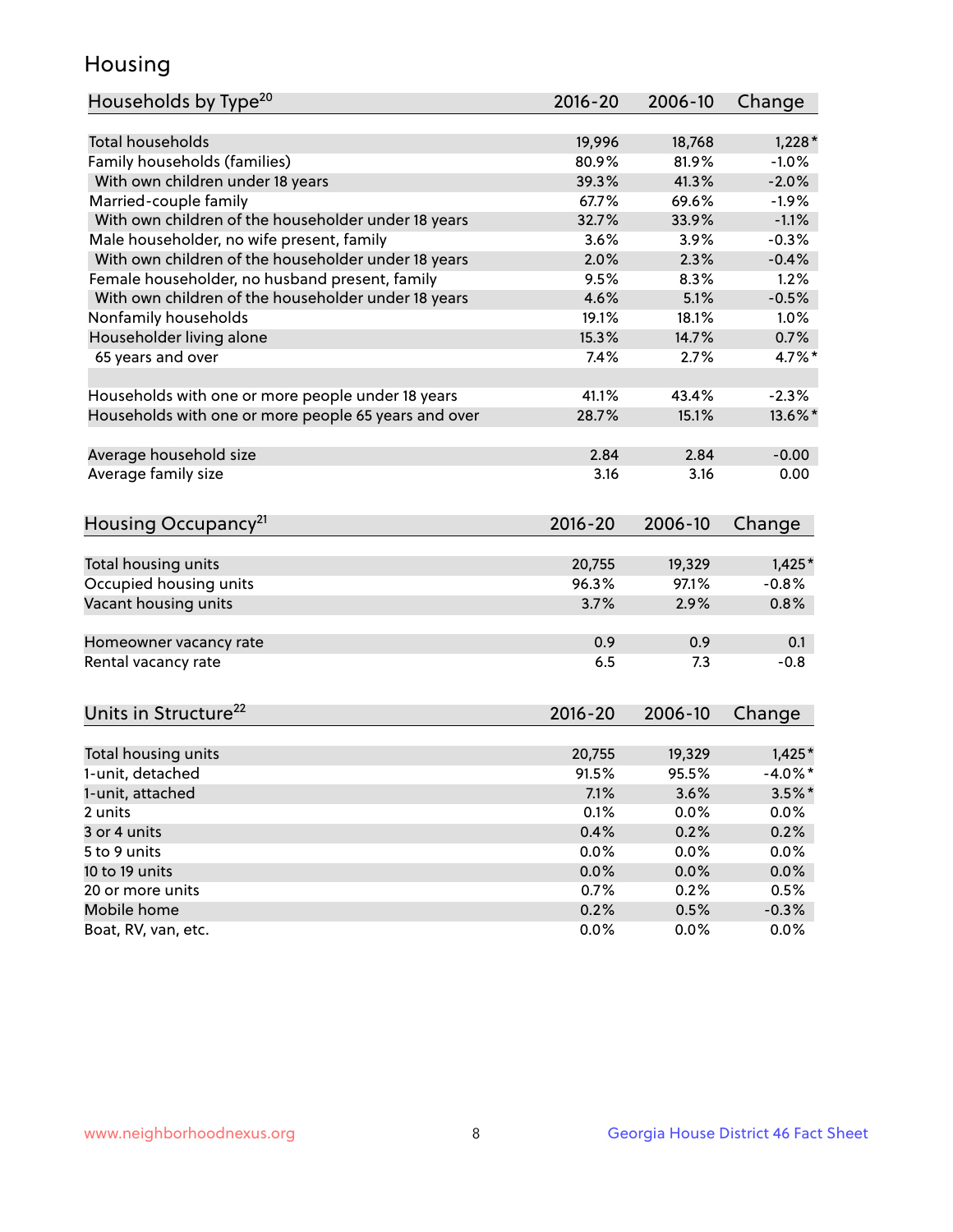## Housing, Continued...

| Year Structure Built <sup>23</sup>             | 2016-20     | 2006-10 | Change      |
|------------------------------------------------|-------------|---------|-------------|
| Total housing units                            | 20,755      | 19,329  | $1,425*$    |
| Built 2014 or later                            | 3.9%        | (X)     | (X)         |
| Built 2010 to 2013                             | 2.8%        | (X)     | (X)         |
| Built 2000 to 2009                             | 20.0%       | 18.8%   | 1.2%        |
| Built 1990 to 1999                             | 18.7%       | 18.3%   | 0.3%        |
| Built 1980 to 1989                             | 34.4%       | 39.9%   | $-5.5%$ *   |
| Built 1970 to 1979                             | 16.9%       | 20.0%   | $-3.0\%$ *  |
| Built 1960 to 1969                             | 2.2%        | 1.9%    | 0.3%        |
| Built 1950 to 1959                             | 0.6%        | 0.8%    | $-0.2%$     |
| Built 1940 to 1949                             | 0.1%        | 0.1%    | 0.0%        |
| Built 1939 or earlier                          | 0.3%        | 0.2%    | 0.1%        |
| Housing Tenure <sup>24</sup>                   | $2016 - 20$ | 2006-10 | Change      |
| Occupied housing units                         | 19,996      | 18,768  | $1,228*$    |
| Owner-occupied                                 | 90.6%       | 90.7%   | $-0.1%$     |
| Renter-occupied                                | 9.4%        | 9.3%    | 0.1%        |
| Average household size of owner-occupied unit  | 2.83        | 2.81    | 0.02        |
| Average household size of renter-occupied unit | 2.90        | 3.12    | $-0.22$     |
| Residence 1 Year Ago <sup>25</sup>             | $2016 - 20$ | 2006-10 | Change      |
| Population 1 year and over                     | 56,135      | 52,738  | $3,397*$    |
| Same house                                     | 89.5%       | 87.5%   | 2.0%        |
| Different house in the U.S.                    | 10.0%       | 12.1%   | $-2.1%$     |
| Same county                                    | 3.5%        | 5.4%    | $-2.0%$     |
| Different county                               | 6.5%        | 6.7%    | $-0.2%$     |
| Same state                                     | 4.6%        | 3.6%    | 1.0%        |
| Different state                                | 2.0%        | 3.1%    | $-1.1%$     |
| Abroad                                         | 0.4%        | 0.3%    | 0.1%        |
| Value of Housing Unit <sup>26</sup>            | $2016 - 20$ | 2006-10 | Change      |
| Owner-occupied units                           | 18,113      | 17,018  | 1,096*      |
| Less than \$50,000                             | 0.8%        | 0.7%    | 0.1%        |
| \$50,000 to \$99,999                           | 0.6%        | 1.2%    | $-0.6%$     |
| \$100,000 to \$149,999                         | 1.5%        | 6.2%    | $-4.7%$ *   |
| \$150,000 to \$199,999                         | 9.1%        | 21.2%   | $-12.1\%$ * |
| \$200,000 to \$299,999                         | 27.8%       | 33.8%   | $-6.0\%$ *  |
| \$300,000 to \$499,999                         | 40.5%       | 25.9%   | 14.6%*      |
| \$500,000 to \$999,999                         | 18.5%       | 10.4%   | $8.1\%$ *   |
| \$1,000,000 or more                            | 1.3%        | 0.6%    | 0.7%        |
| Median (dollars)                               | 342,024     | 254,642 | 87,382*     |
| Mortgage Status <sup>27</sup>                  | $2016 - 20$ | 2006-10 | Change      |
| Owner-occupied units                           | 18,113      | 17,018  | 1,096*      |
| Housing units with a mortgage                  | 76.0%       | 84.8%   | $-8.8\%$ *  |
| Housing units without a mortgage               | 24.0%       | 15.2%   | $8.8\%$ *   |
|                                                |             |         |             |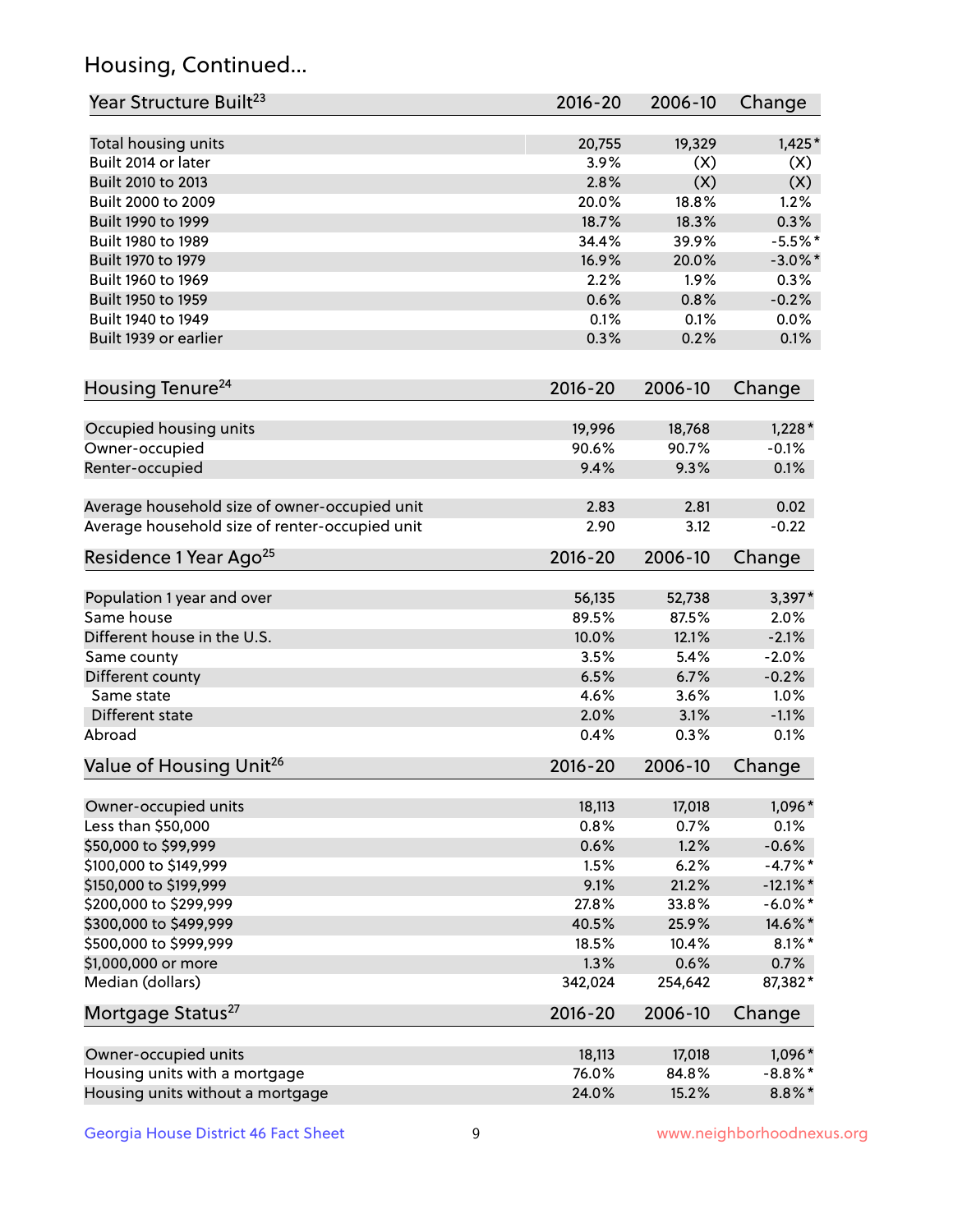## Housing, Continued...

| Selected Monthly Owner Costs <sup>28</sup>                                            | 2016-20     | 2006-10 | Change     |
|---------------------------------------------------------------------------------------|-------------|---------|------------|
| Housing units with a mortgage                                                         | 13,769      | 14,435  | $-666*$    |
| Less than \$300                                                                       | 0.0%        | 0.0%    | 0.0%       |
| \$300 to \$499                                                                        | 0.4%        | 0.3%    | 0.1%       |
| \$500 to \$999                                                                        | 9.6%        | 4.9%    | 4.7%       |
| \$1,000 to \$1,499                                                                    | 21.1%       | 26.2%   | $-5.1\%$ * |
| \$1,500 to \$1,999                                                                    | 26.2%       | 28.7%   | $-2.5%$    |
| \$2,000 to \$2,999                                                                    | 30.8%       | 27.8%   | 3.0%       |
| \$3,000 or more                                                                       | 11.9%       | 12.2%   | $-0.2%$    |
| Median (dollars)                                                                      | 1,861       | 1,825   | 37         |
| Housing units without a mortgage                                                      | 4,344       | 2,583   | $1,761*$   |
| Less than \$150                                                                       | 0.0%        | 1.1%    | $-1.1%$    |
| \$150 to \$249                                                                        | 4.2%        | 7.3%    | $-3.1%$    |
| \$250 to \$349                                                                        | 9.0%        | 14.7%   | $-5.7%$    |
| \$350 to \$499                                                                        | 29.9%       | 29.6%   | 0.4%       |
| \$500 to \$699                                                                        | 33.3%       | 27.1%   | 6.2%       |
| \$700 or more                                                                         | 23.6%       | 20.2%   | 3.4%       |
| Median (dollars)                                                                      | 542         | 486     | $56*$      |
| Selected Monthly Owner Costs as a Percentage of<br>Household Income <sup>29</sup>     | $2016 - 20$ | 2006-10 | Change     |
| Housing units with a mortgage (excluding units where<br>SMOCAPI cannot be computed)   | 13,740      | 14,421  | $-681$     |
| Less than 20.0 percent                                                                | 55.6%       | 41.2%   | 14.4%*     |
| 20.0 to 24.9 percent                                                                  | 15.0%       | 16.6%   | $-1.6%$    |
| 25.0 to 29.9 percent                                                                  | 12.3%       | 11.6%   | 0.7%       |
| 30.0 to 34.9 percent                                                                  | 5.8%        | 9.4%    | $-3.6\%$ * |
| 35.0 percent or more                                                                  | 11.3%       | 21.1%   | $-9.9%$ *  |
| Not computed                                                                          | 30          | 14      | 16         |
| Housing unit without a mortgage (excluding units where<br>SMOCAPI cannot be computed) | 4,328       | 2,553   | $1,775*$   |
| Less than 10.0 percent                                                                | 65.9%       | 63.1%   | 2.8%       |
| 10.0 to 14.9 percent                                                                  | 17.8%       | 11.5%   | 6.3%       |
| 15.0 to 19.9 percent                                                                  | 6.9%        | 13.0%   | $-6.1%$    |
| 20.0 to 24.9 percent                                                                  | 1.8%        | 0.4%    | 1.3%       |
| 25.0 to 29.9 percent                                                                  | 0.5%        | 2.9%    | $-2.4%$    |
| 30.0 to 34.9 percent                                                                  | 0.8%        | 1.3%    | $-0.5%$    |
| 35.0 percent or more                                                                  | 6.3%        | 7.8%    | $-1.5%$    |
| Not computed                                                                          | 16          | 30      | $-14$      |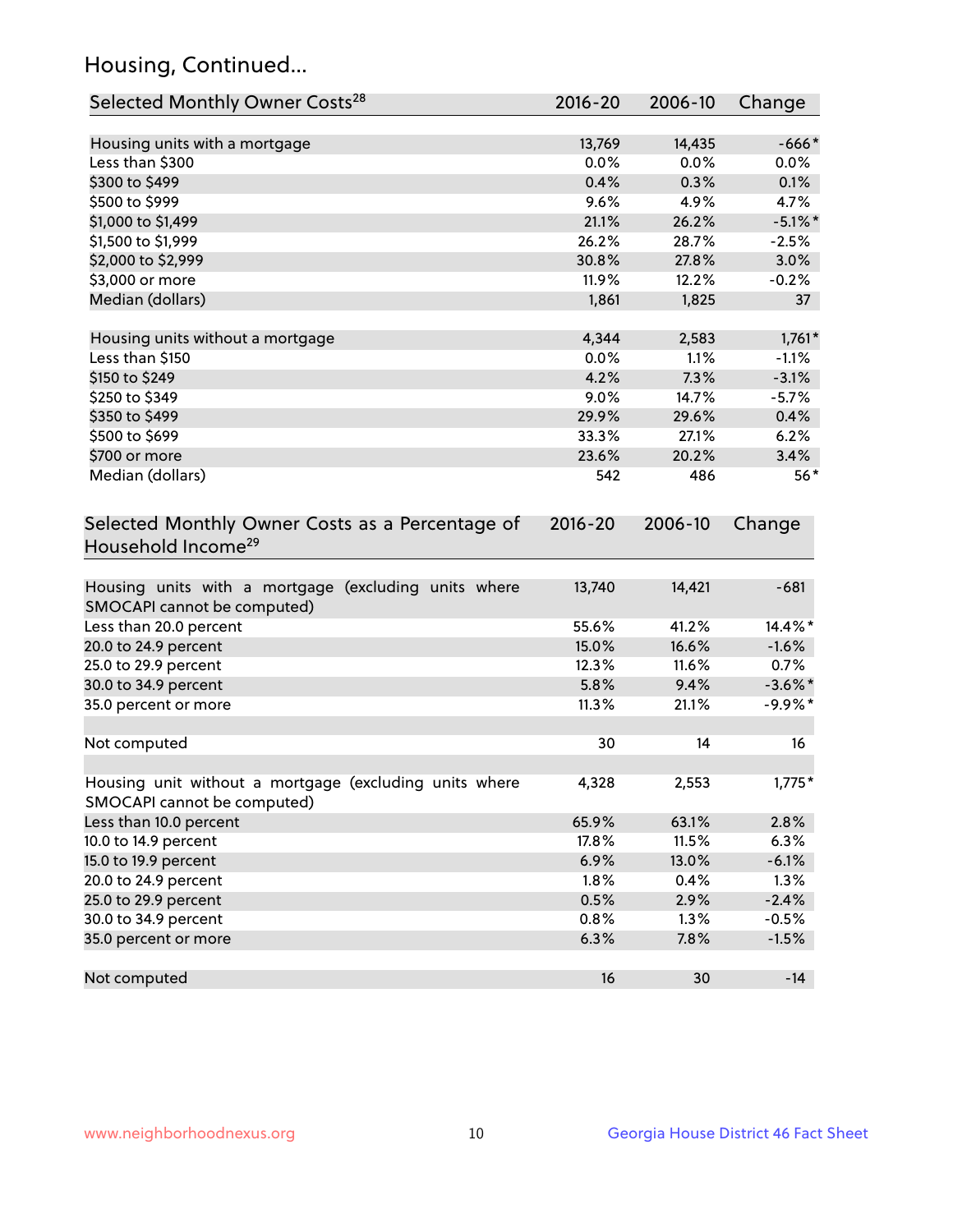## Housing, Continued...

| Gross Rent <sup>30</sup>   | 2016-20 | 2006-10 | Change     |
|----------------------------|---------|---------|------------|
|                            |         |         |            |
| Occupied units paying rent | 1,728   | 1,609   | 118        |
| Less than \$200            | 0.5%    | 0.0%    | 0.5%       |
| \$200 to \$499             | 0.4%    | 3.4%    | $-3.0%$    |
| \$500 to \$749             | 1.5%    | 0.6%    | 0.9%       |
| \$750 to \$999             | 0.2%    | 9.8%    | $-9.7%$    |
| \$1,000 to \$1,499         | 13.6%   | 43.4%   | $-29.8%$   |
| \$1,500 to \$1,999         | 57.6%   | 35.8%   | $21.8\%$ * |
| \$2,000 or more            | 26.2%   | $7.0\%$ | 19.3%      |
| Median (dollars)           | 1,794   | 1,837   | $-43$      |
|                            |         |         |            |
| No rent paid               | 155     | 141     | 14         |

| Gross Rent as a Percentage of Household Income <sup>31</sup>                   | $2016 - 20$ | 2006-10 | Change  |
|--------------------------------------------------------------------------------|-------------|---------|---------|
|                                                                                |             |         |         |
| Occupied units paying rent (excluding units where GRAPI<br>cannot be computed) | 1,549       | 1,609   | $-61$   |
| Less than 15.0 percent                                                         | 15.6%       | 14.9%   | 0.7%    |
| 15.0 to 19.9 percent                                                           | 20.2%       | 23.0%   | $-2.8%$ |
| 20.0 to 24.9 percent                                                           | 14.8%       | 8.3%    | 6.5%    |
| 25.0 to 29.9 percent                                                           | 11.9%       | 9.5%    | 2.4%    |
| 30.0 to 34.9 percent                                                           | 10.7%       | 12.9%   | $-2.2%$ |
| 35.0 percent or more                                                           | 26.8%       | 31.4%   | $-4.6%$ |
|                                                                                |             |         |         |
| Not computed                                                                   | 334         | 141     | 193     |

## Transportation

| Commuting to Work <sup>32</sup>           | 2016-20 | 2006-10 | Change     |
|-------------------------------------------|---------|---------|------------|
|                                           |         |         |            |
| Workers 16 years and over                 | 28,249  | 27,736  | 513        |
| Car, truck, or van - drove alone          | 77.2%   | 78.5%   | $-1.3%$    |
| Car, truck, or van - carpooled            | 5.8%    | 9.4%    | $-3.7\%$ * |
| Public transportation (excluding taxicab) | 0.8%    | 0.6%    | 0.2%       |
| Walked                                    | 0.6%    | 0.6%    | $-0.0%$    |
| Other means                               | $1.6\%$ | $1.0\%$ | $0.6\%$ *  |
| Worked at home                            | 14.1%   | 9.9%    | $4.2\%$ *  |
|                                           |         |         |            |
| Mean travel time to work (minutes)        | 35.7    | 32.5    | $3.2*$     |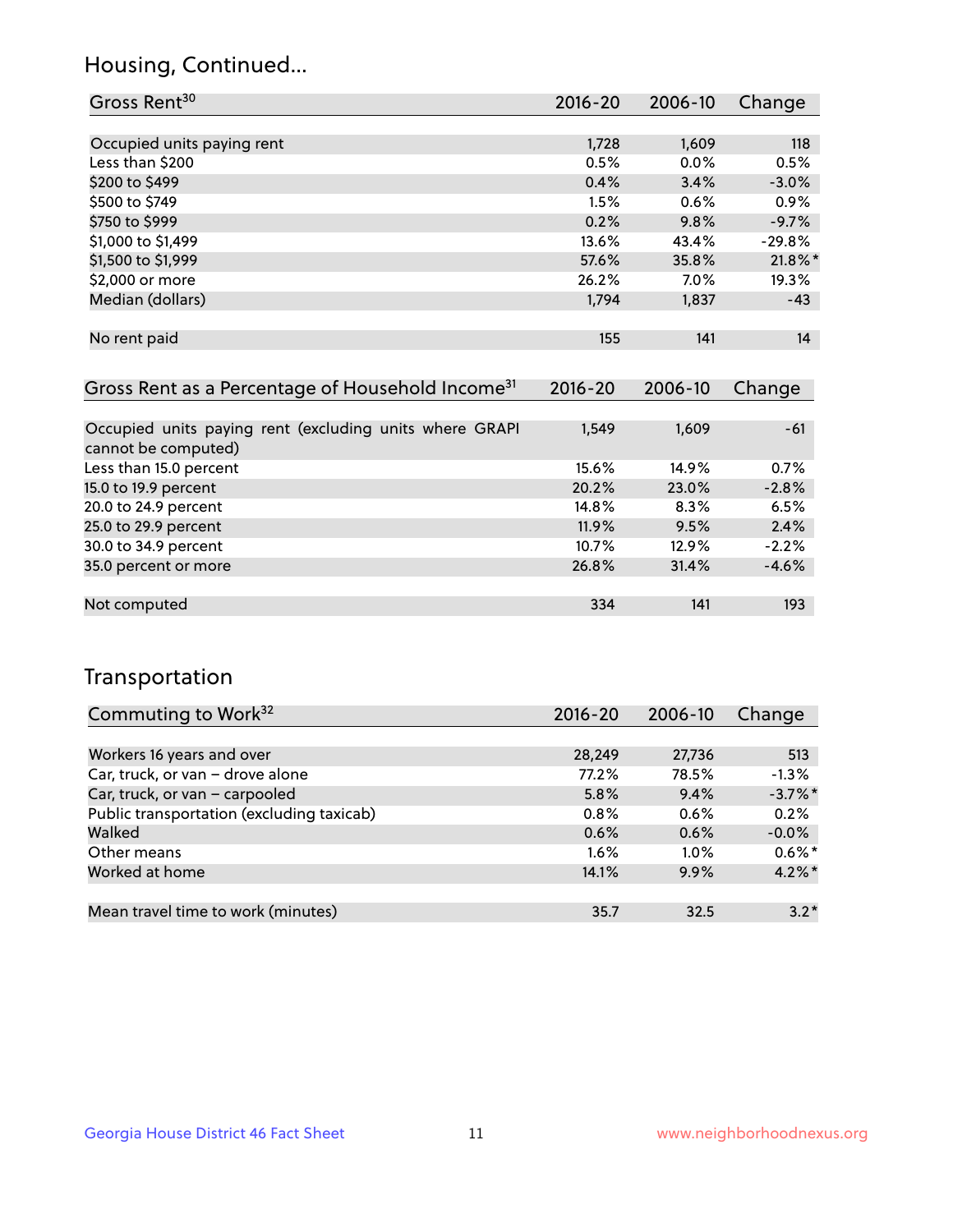## Transportation, Continued...

| Vehicles Available <sup>33</sup> | $2016 - 20$ | 2006-10 | Change     |
|----------------------------------|-------------|---------|------------|
|                                  |             |         |            |
| Occupied housing units           | 19.996      | 18,768  | $1,228*$   |
| No vehicles available            | $1.3\%$     | 1.2%    | 0.0%       |
| 1 vehicle available              | 15.8%       | 21.4%   | $-5.6\%$ * |
| 2 vehicles available             | 52.2%       | 48.8%   | 3.4%       |
| 3 or more vehicles available     | 30.8%       | 28.6%   | 2.2%       |

#### Health

| Health Insurance coverage <sup>34</sup>                 | 2016-20 |
|---------------------------------------------------------|---------|
|                                                         |         |
| Civilian Noninstitutionalized Population                | 56,781  |
| With health insurance coverage                          | 95.5%   |
| With private health insurance coverage                  | 87.2%   |
| With public health coverage                             | 20.5%   |
| No health insurance coverage                            | 4.5%    |
| Civilian Noninstitutionalized Population Under 19 years | 15,666  |
| No health insurance coverage                            | 2.4%    |
| Civilian Noninstitutionalized Population 19 to 64 years | 32,534  |
| In labor force:                                         | 26,851  |
| Employed:                                               | 25,669  |
| With health insurance coverage                          | 95.4%   |
| With private health insurance coverage                  | 94.3%   |
| With public coverage                                    | 4.3%    |
| No health insurance coverage                            | 4.6%    |
| Unemployed:                                             | 1,182   |
| With health insurance coverage                          | 61.7%   |
| With private health insurance coverage                  | 61.0%   |
| With public coverage                                    | 1.2%    |
| No health insurance coverage                            | 38.3%   |
| Not in labor force:                                     | 5,683   |
| With health insurance coverage                          | 91.4%   |
| With private health insurance coverage                  | 81.9%   |
| With public coverage                                    | 16.4%   |
| No health insurance coverage                            | 8.6%    |